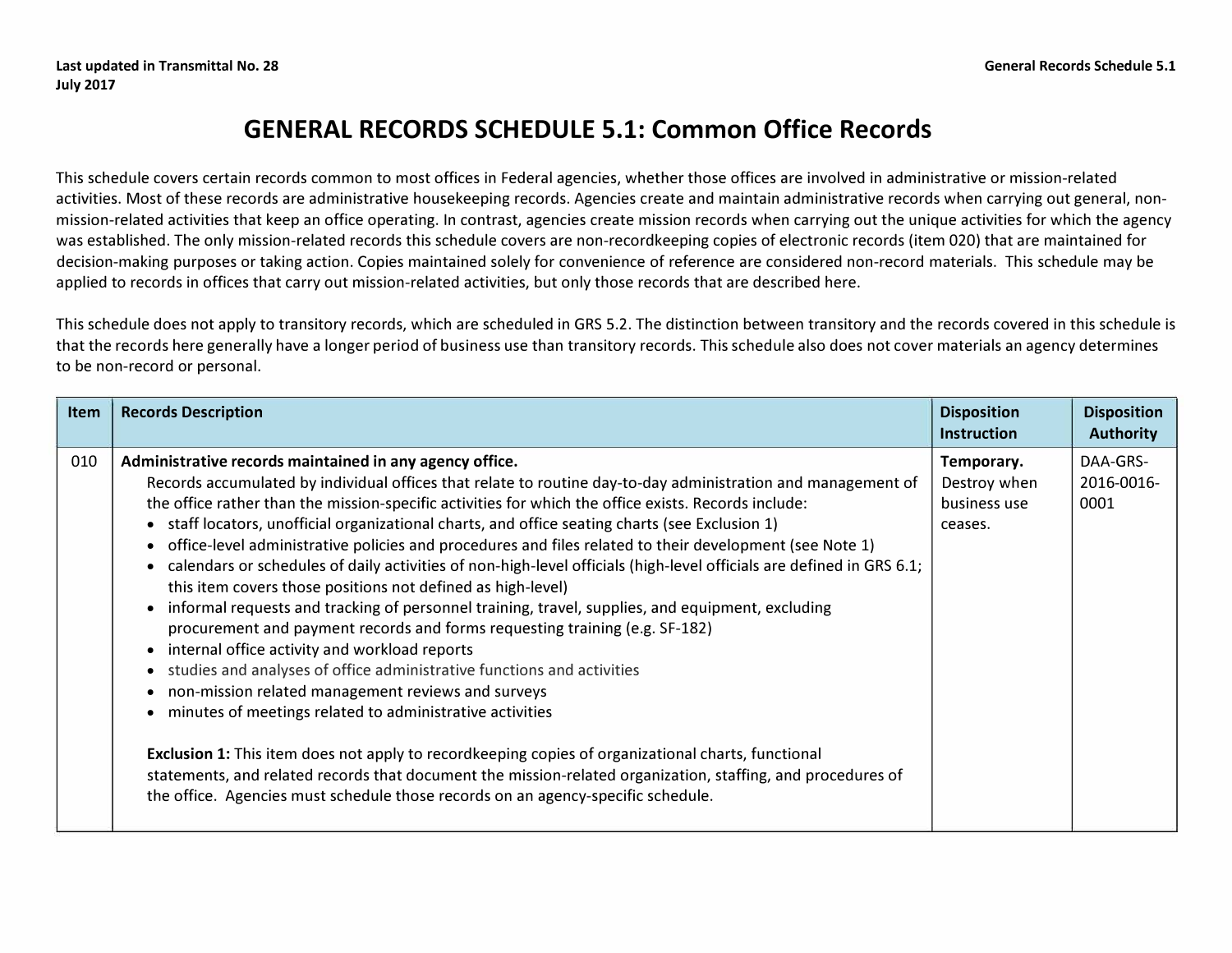## **Last updated in Transmittal No. 28 General Records Schedule 5.1 July 2017**

| Item | <b>Records Description</b>                                                                                                                                                                                                                                                                                                                                                                                                                                                                                                                                                                                                                                                                                                                                                                                                                                                                                                                                                                                                                                                                                                                                                                                                                                                                                                                                                                                                                                                                                                                                                                                                                                                                                                                                                                                                                                                | <b>Disposition</b><br><b>Instruction</b>                                                                                                                                                          | <b>Disposition</b><br><b>Authority</b> |
|------|---------------------------------------------------------------------------------------------------------------------------------------------------------------------------------------------------------------------------------------------------------------------------------------------------------------------------------------------------------------------------------------------------------------------------------------------------------------------------------------------------------------------------------------------------------------------------------------------------------------------------------------------------------------------------------------------------------------------------------------------------------------------------------------------------------------------------------------------------------------------------------------------------------------------------------------------------------------------------------------------------------------------------------------------------------------------------------------------------------------------------------------------------------------------------------------------------------------------------------------------------------------------------------------------------------------------------------------------------------------------------------------------------------------------------------------------------------------------------------------------------------------------------------------------------------------------------------------------------------------------------------------------------------------------------------------------------------------------------------------------------------------------------------------------------------------------------------------------------------------------------|---------------------------------------------------------------------------------------------------------------------------------------------------------------------------------------------------|----------------------------------------|
|      | Note 1: This item covers administrative policies and procedures at the office/unit level. GRS 5.7 covers<br>agency-level administrative issuances or directives.                                                                                                                                                                                                                                                                                                                                                                                                                                                                                                                                                                                                                                                                                                                                                                                                                                                                                                                                                                                                                                                                                                                                                                                                                                                                                                                                                                                                                                                                                                                                                                                                                                                                                                          |                                                                                                                                                                                                   |                                        |
| 020  | Non-recordkeeping copies of electronic records.<br>Non-recordkeeping copies of electronic records agencies maintain in email systems, computer hard drives or<br>networks, web servers, or other locations after agencies copy the records to a recordkeeping system or<br>otherwise preserve the recordkeeping version. This includes:<br>• documents such as letters, memoranda, reports, handbooks, directives, manuals, briefings, or presentations<br>created on office applications, including those in Portable Document Format (PDF) or its equivalent<br>• senders' and recipients' versions of electronic mail messages that meet the definition of Federal records,<br>and any related attachments<br>• electronic spreadsheets<br>· digital still pictures or posters<br>digital video or audio files<br>$\bullet$<br>· digital maps or architectural drawings<br>• copies of the above electronic records maintained on websites or web servers, but EXCLUDING web pages<br>themselves<br>Note 1: Non-recordkeeping copies may be Federal records. Often, copies are non-records and can be<br>immediately destroyed, but not always. Copies are non-record if they are kept only for convenience of<br>reference. If copies are used in the course of agency business to make decisions or take action, they are<br>Federal records. The copies described here are Federal records if they are still being used by the agency for<br>such business purposes, but are not recordkeeping copies of those records.<br>Note 2: For electronic mail records, the recordkeeping system must capture the names of sender and<br>recipients, date (transmission data for recordkeeping purposes), and any receipt data, along with the message<br>text. Sender/recipient information should be individual account information, not the name of a distribution list. | Temporary.<br>Destroy<br>immediately<br>after copying to<br>a recordkeeping<br>system or<br>otherwise<br>preserving, but<br>longer retention<br>is authorized if<br>required for<br>business use. | DAA-GRS-<br>2016-0016-<br>0002         |
| 030  | Records of non-mission related internal agency committees.<br>Records created and maintained by committees established by an agency for facilitative or operational<br>purposes unrelated to the agency's mission, such as organizing events, selecting interior furnishings,<br>overseeing volunteer activities, or employee recreational activities. Records include:<br>• meeting minutes, summaries, agendas, and transcripts                                                                                                                                                                                                                                                                                                                                                                                                                                                                                                                                                                                                                                                                                                                                                                                                                                                                                                                                                                                                                                                                                                                                                                                                                                                                                                                                                                                                                                         | Temporary.<br>Destroy when<br>business use<br>ceases.                                                                                                                                             | DAA-GRS-<br>2016-0016-<br>0003         |